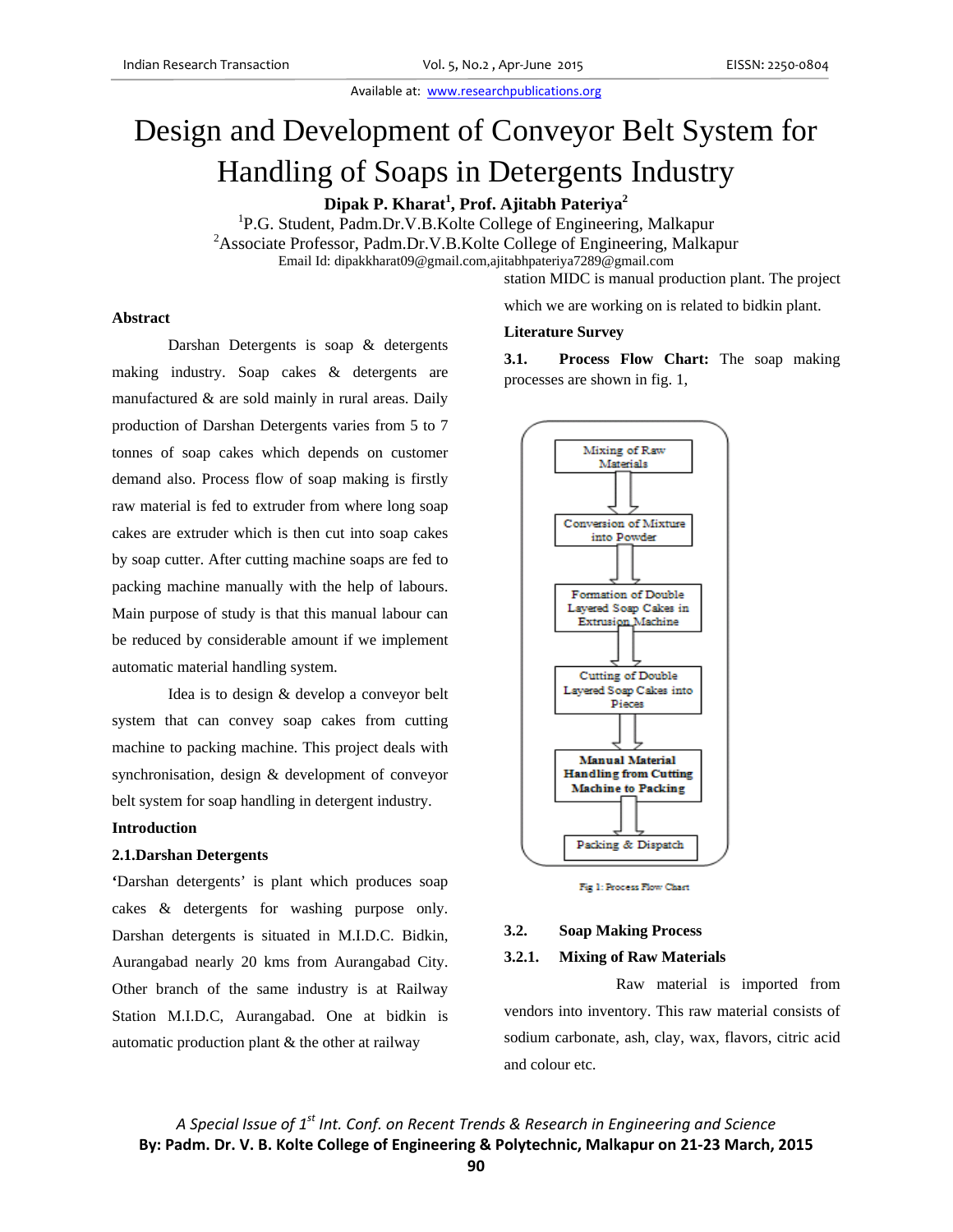These raw materials are then mixed into furnace in proper proportion. Mixing furnace after mixing the raw material gives soft rocks of mixture.

# **3.2.2. Conversion of Mixture into Powder**

Output from mixing furnace is fed to inclined conveyor (Crusher). This inclined conveyor consists of sharp blades located equidistantly. These blades help in conversion of soft rocks of mixture into powder.

# **3.2.3. Formation of Double Layered Soap Cakes**

 The powder obtained from crusher is fed into mixer & extruder machine. This machine heats the powder, converts into form of desired mixture (maintaining proper viscosity & density). This machine is provided with detachable die at the output which extrudes double layered soap cakes from the machine.

 This double layered soap coming out from die is slightly at elevated temperature & there are chances that two layers of soap may stick to each other. These soap cakes are in the form of long strips of particular length. A rolling cutter is used to cut these strips. These strips are then conveyed to cutting machine

# **3.2.4. Cutting of Double Layered Soap Cakes**

 Cutting machine consists of a plunger which is controlled through a servomotor. This plunger has quick return motion mechanism which is used to push long strips of soap cakes towards the cutters. This pushing force cuts the soap cakes into 'n' number of pieces which depends on number of cutters fitted on cutting machine. The length of soap is controlled by distance between cutters. Unequal lengths of soaps & scrap can also be reused as an input to crusher.

# **3.2.5. Manual Material Handling from Cutting Machine to Packing Machine**

 Cut pieces of soap cakes are double layered. These pieces need to be separated  $&$  then carried to packing machine. This job includes collection of soap pieces, separation of soap pieces, unloading of soap pieces into tray & loading them on packing machine.

 This involves around 8-10 workers which manually performs all these operations. Around 300 soaps per minute are cut by cutting machine & maximum capacity of packing machine is 150 soaps per minute.

#### **3.2.6.Packing& Dispatch**

 Industry uses automatic packing machine for packing of soaps which only have to be loaded manually into machine. Packing machine completely covers the soap & no manual interference is needed.

 Packed soaps are then filled into cartons & then dispatched manually.

**3.2.7 Problem Statement**As discussed above, While Production of Soap, when raw material is fed to mixer & extruder machine, it produces a double layered soap of certain length. It is then cut by cutter into soaps. After Production, these soaps are then sent to packing machine; firstly double layered soaps unloaded from cutting machine, separated and then loaded manually on conveyor which takes them to packing machine.

Total manpower required for unloading soaps, separating soaps and loading soaps on conveyor is 8- 10 labors.

This is the main problem which industry face. If we design material handling system which unloads, separates and loads soaps on conveyor and carry them to the packing machine, then it will be extremely helpful for industry.

# **3.3. Problem of the Double Layered Soap.**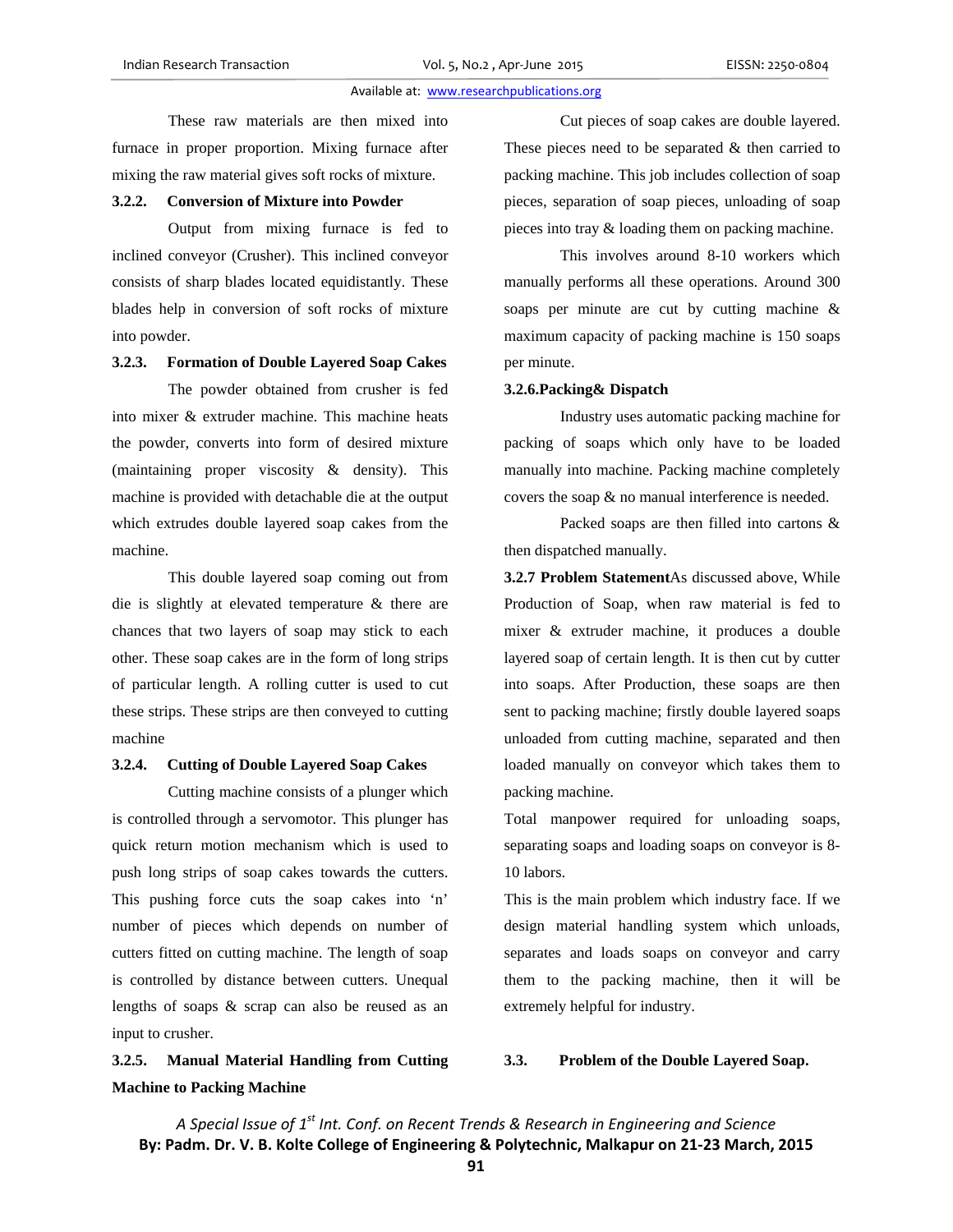As we have seen in the process flowchart the soap layer coming out from the mixing and the extruder machine is a doubled layered soap. The die of the extruder machine is so designed that the output of it comes as a double layered soap. These doubled layer soaps are first passed through a rolling cutter which cuts them into long strips and these soaps are then carried through two conveyor systems to the cutting machine, where cutting of these soaps take place in the form of double layers only, still there is no separation of the soaps to single layer. But the packing machine needs an input of a single soap, so there must be some solution out from this.

 One of the possible solutions of this problem is changing the die (double layered die to a single layered die which will give or extrude a single layer of soap) at the extruder machine, but by doing so there would be the need to change the entire mechanism in the mixing and the extruder machine. The cost involved in changing this mechanism and the die is also very high, so it is not advisable to change the die and the entire mechanism involved in the extrusion process. This will also considerably affect the production rate which can be reduced to half as that takes place with a double layered soap.

#### **3.4. Process Parameters under Study**

Design needs detailed & thorough study of all process parameters involved in the soap making process. These parameters have great influence on final design & working of final output product. These parameters involve feed rates to cutting & packing machine, speeds of motors used for conveyors, cutting movement & cutting stroke time.

As we discussed earlier, raw material is fed to extruder from which long double layered soap cake is extruded which is then cut by cutters at cutting machine. This layer is cut by help of a piston stroke which pushes these layers towards the cutters which finally cuts these layers into small soap cakes. The time required to cut soap layer is 2 seconds i.e. after every 2 seconds a layer of soap is cut into small soap cakes. After this cutting process, labors separate these soap cakes and fill those soap cakes into trays & then these trays are then passed to the packing machine.

 These soap cakes are packed into packing machine. Feed rates are 300 soaps/min for cutting machine &150 so aps/min for packing machine. We need to make delay so that these soaps can be managed in between. Motors are other components which are needed to study. Motor rotations per minute (rpm) should be as optimum as possible so as to consume minimum power but at the same time it should be able to convey all soaps further on conveyor belt. In short these motors should have capacity to bear loads.

| Sr.No. | <b>Process Parameters</b> | <b>Specifications</b> |
|--------|---------------------------|-----------------------|
| 1      | Production rate<br>of     | 300<br>soaps<br>per   |
|        | cutting machine           | minute                |
| 2      | Production rate of        | 150<br>soaps<br>per   |
|        | packing machine           | minute                |
| 3      | Cutting Piston Stroke     | After every 2 secs.   |
|        | rate                      |                       |
| 4      | No. of<br>Labours         | 8-10 labours          |
|        | required                  |                       |
| 5      | Material<br>of            | PU material           |
|        | Conventional              |                       |
|        | Conveyor                  |                       |

Table No. 1: Process Parameters under Study

#### **Design & Calculations**

 Until now we have studied the production process of the soap right from the raw materials to the packing of soaps to its dispatch. We have also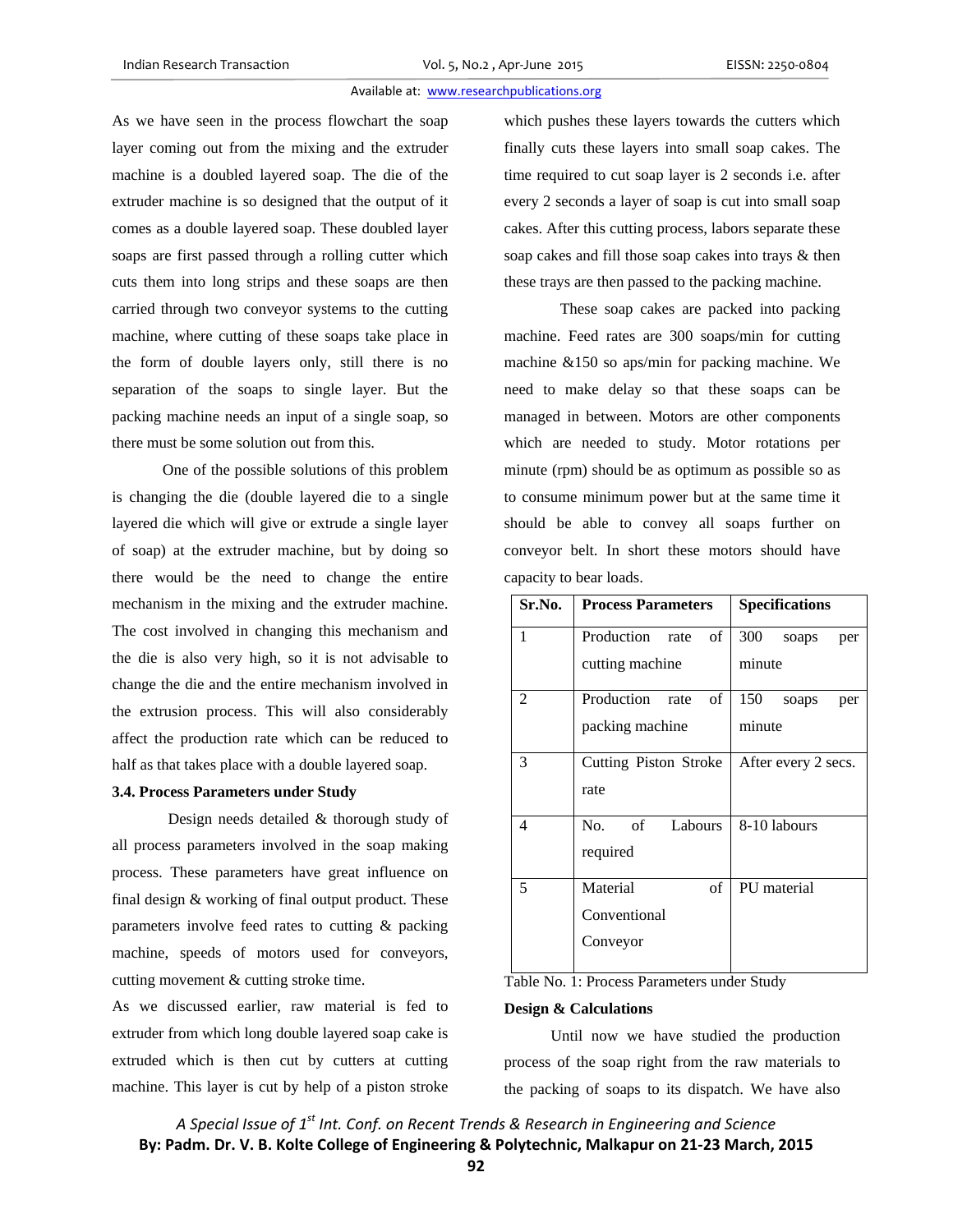studied the various problems and defects involved in the production process as enlisted above. One of the solution and the calculations related to it



 Fig 2: Layout of Initial Basic Feasible Solution After Initial Basic Feasible Solution, It was necessary to check whether that solution is optimum in all aspects or not. On construction basis it was quite satisfactory except the fact that we will need stepper motors which is a costly affair. Hence, we emphasized our focus on reducing number of stepper motors. In initial basic feasible solution we have total three conveyors of approximately same length so we need three stepper motors to achieve step rotation of conveyors.

But if we optimize the solution, we can have one long conveyor carrying soaps from cutting machine instead of having two high capacity conveyors & we add couple of small conveyors which will carry soaps to packing machine. This will also reduce capacity of stepper motor. This revised solution is as shown below







## Fig 3: Revised Layout of Project Methodology

#### **4.1. CAD Drawing of Basic Solution**



#### **Fig 4: CAD Drawing of Basic Solution.**

In this CAD drawing, Red Colour signifies Soaps, Green signifies Belts while Blue signifies Motors.

# **4.2. Design of Conveyors**

 The soap on which we are working is of dimensions  $(95 \times 50 \times 20)$  mm.

The flow of soaps will be as shown in figure,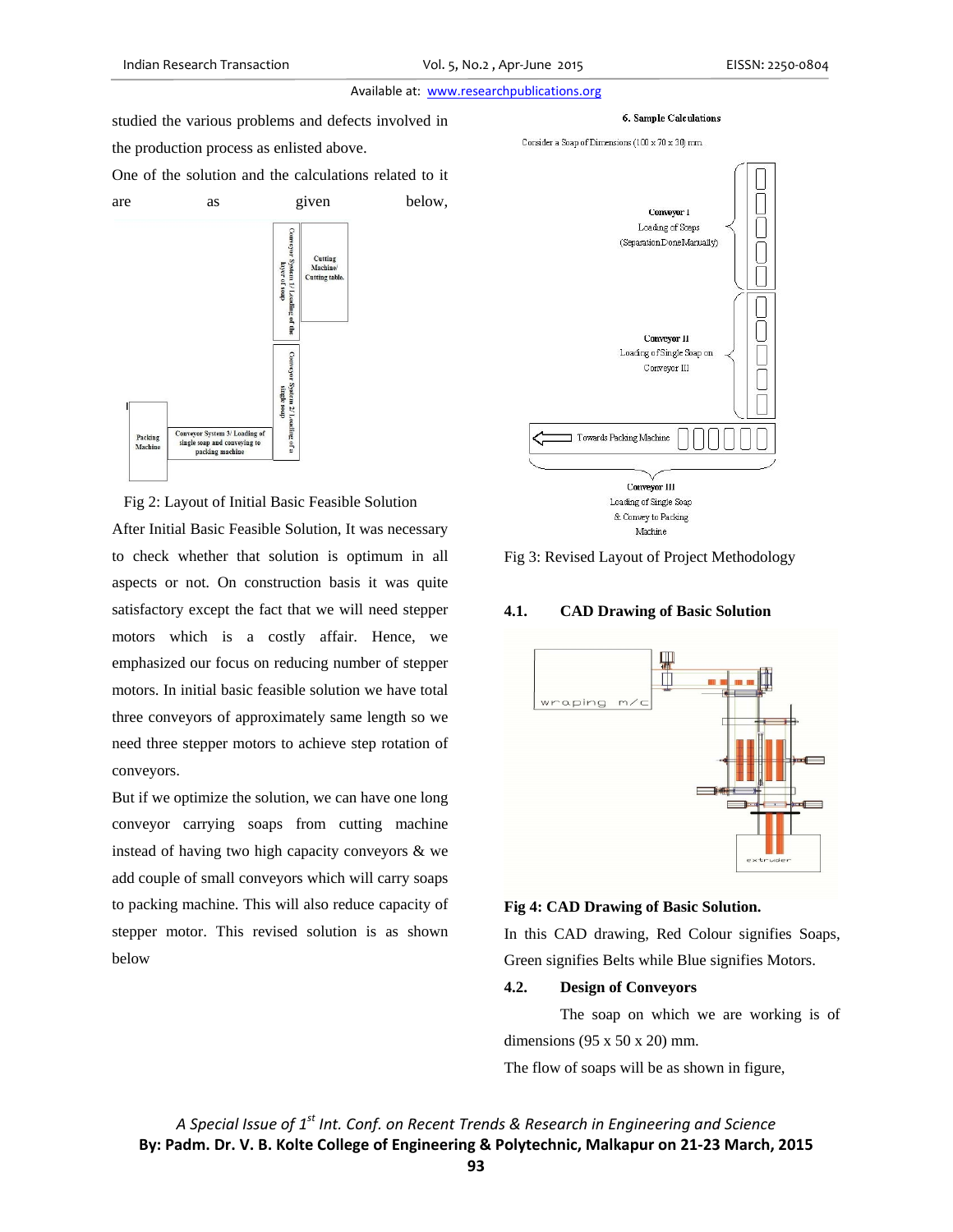# 6. Sample Calculations The flow of soaps will be as shown in figure, Cutting Machine Conveyor J Loading of Soap: (Separation Done Manually)

To Packing Machine Conveyor III nveyor II Loading of Single Soap Loading of Single Soap or & Convey to Packing Conveyor III

# **Fig 5: Flow of Soaps during Actual Working**

Machine

# **4.2.1. Conveyor I**

 As shown in fig 3, Conveyor I will load soaps coming from cutting machine. Piston stokes which cuts soaps are at every 2 seconds. So, every 2 seconds soap layer of 10 soaps is being loaded on conveyor I. Hence, conveyor I must be emptied for next incoming layer in less than 2 seconds. In calculation, Conveyor I rotate for 1 second & remain idle for 1 second. As stated above, length of each soap is 100mm; hence total length of layer is,

Total Length of Soap Layer=  $100 \times 5 = 500$ mm= 50cm.

Total Rotating Time= 1 sec..................... (Rotating time/ Soap=0.2 sec)

Total Idle Time= 1 sec…………………………..

(Idling time/ Soap=0.2sec)

For avoiding congestion, allowance length of 10cm on each side of soap layer.

Hence now, if we design conveyor which can carry three lots of soap layers, then its length will be,Total Length of Conveyor Belt I=  $(3x50) + (6x10) =$ 210cm.

For width of conveyor I,Width of soaps= 50 mm.Width of soaps on conveyor= 100 mm.Taking Clearance of 5cm & 1cm for each stopper.Width of Conveyor I=  $10+5+2=17$  cm.

Conveyor deals with three lots of soap cakes, hence maximum of 30 soaps are loaded on conveyor I. Weight of each soap is 150gms. Total maximum load on conveyor I is 4.5 kgs.

Force on Conveyor I =  $(4.5 \times 9.8) = 44.1 \text{ N}$ .

Also width of conveyor I is 17 cm.

Area of Conveyor =  $(210 \times 17)$  = 3570 cm<sup>2</sup> = 0.357 m<sup>2</sup>

Max. Load on conveyor I=  $44.1$  = 123.5 N/m<sup>2</sup>0.357

Strength of Conveyor I =  $2 \times 123.5$  $247$  N/m<sup>2</sup> (Factor of Safety=2)

 Therefore, strength of conveyor I should be more than  $247 \text{ N/m}^2$ .

Strength of PU material is 300 N/m<sup>2</sup>.

# **4.2.2. Conveyor II**

Conveyor II will be used for single soap loading on conveyor III. As conveyor I is forwarding soap layer in 1.5 sec hence conveyor II must be emptied in less than 1.5 sec. The soap layer contains 10 soaps hence, we need to manage loading of soaps on conveyor III including idle time in only 1.5 sec. Which can be done by,

Total Idle Time= 1 sec(Say Idle Time/Soap=0.2 sec)

Total Rotating Time= 1 sec.................. (Say Rotating Time/Soap=0.2 sec)

 Hence, Conveyor II will rotate for 0.2 sec to load one soap on conveyor III & will remain idle till that soap is conveyed forward on conveyor III. Total Idle time for Conveyor II is 1 sec.

Now for length of conveyor II,

 We need to adjust & carry two soaps on conveyor II at a time. These soaps are in condition of moving towards packing i.e. their length is facing towards packing so now, considering 5 mm allowance on each side,

Width of two soaps =  $(2 \times 50) + (2 \times 5) = 110$  mm = 11 cm.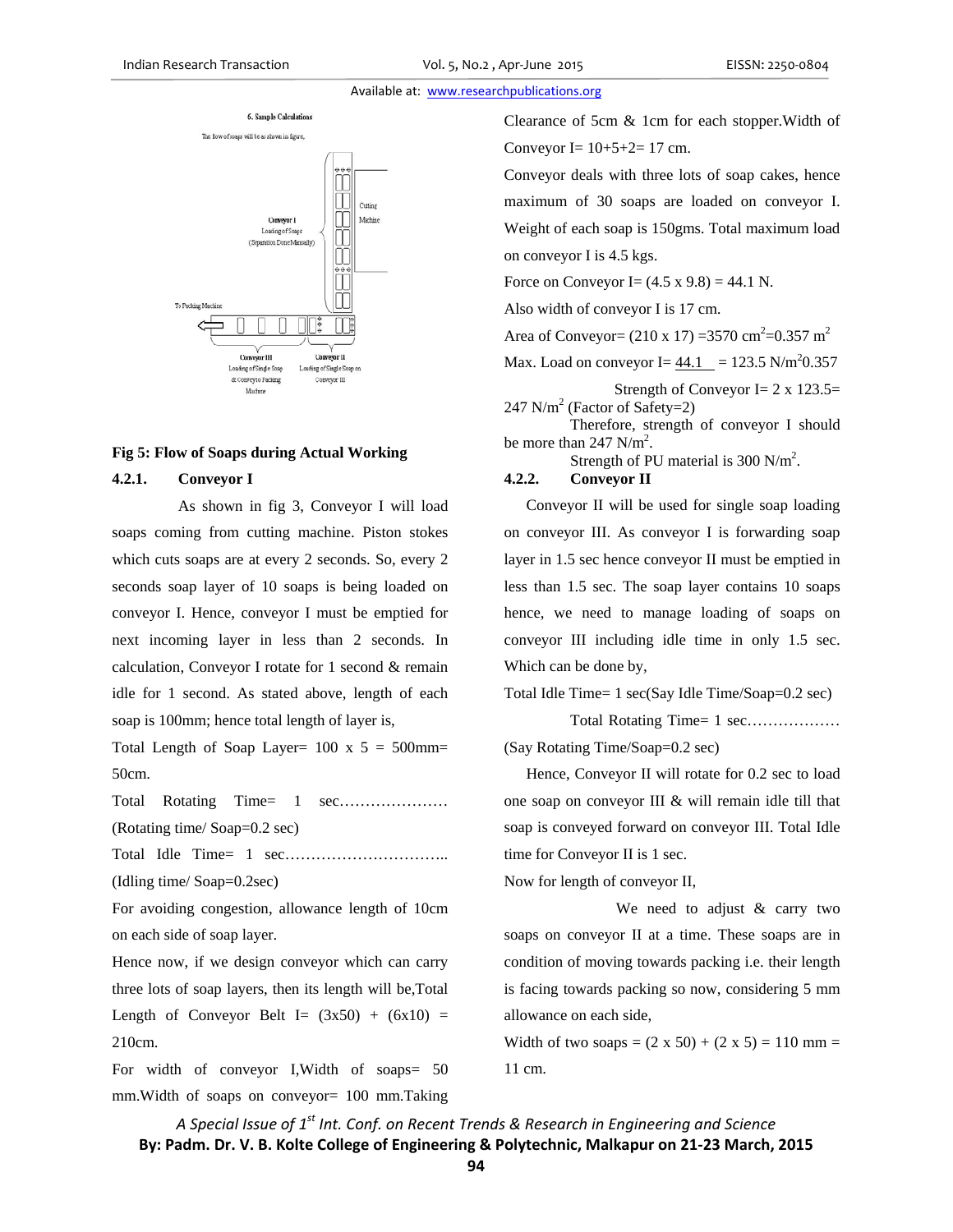If we design conveyor which also carries three lots of 2 soaps then including allowance of approx 9 cm for each lot, we get total length of conveyor II,

 Total Length of Conveyor Belt II=  $(11 \times 3) + (9 \times 3) = 60$  cm.

 Design for conveyor belt strength is already done in conveyor I.

#### **4.2.3. Conveyor III**

As conveyor II is rotating for 0.2 sec for loading soap on conveyor III, Conveyor III need to remain idle for 0.2 sec & when conveyor II remains idle for 0.2 sec, conveyor III need to carry loaded soap further towards packing machine hence it will rotate for 0.2 sec. idle time for Conveyor III is 0.2 sec per soap.

 For length of conveyor III, we can have flexibility in designing third conveyor as it conveys soaps to packing machine. Its length depends on how far packing machine is & thus according to working conditions we have designed conveyor belt III of 200 cm.

 Design for conveyor belt strength is already done in conveyor I.

**Comparative study of Conventional System & Modified System** 

| <b>Factors</b>        | <b>Conventional</b><br><b>System</b> | Modified<br><b>System</b> |
|-----------------------|--------------------------------------|---------------------------|
| Material<br>handling  | Manually                             | Automatically             |
| Handling<br>Equipment | Trays                                | Conveyor<br><b>Belts</b>  |
| Labours               | 8-10 Labours                         | 2-3 Labours               |
| <b>Initial Cost</b>   | Low                                  | High                      |
| Maintenance           | Low                                  | High                      |

| Cost<br><b>Effectiveness</b> | Low                                  | High                                         |
|------------------------------|--------------------------------------|----------------------------------------------|
| <b>Factors</b>               | <b>Conventional</b><br><b>System</b> | <b>Modified</b><br><b>System</b>             |
| Production<br>Rate           | Low                                  | High                                         |
| Favourability                | Favourable<br>for<br>Double Layer    | Favourable<br>for<br>Single<br>Layer         |
| Time Delay                   | High                                 | Low                                          |
| of<br>Cooling<br>Soaps       | By time delay                        | cooling<br>$\mathbf{B}\mathbf{v}$<br>fans    |
| Loss<br>by<br>handling       | More loss due to<br>manual handling  | Less loss due<br>automatic<br>to<br>handling |
| Sensors                      | <b>Not Needed</b>                    | Needed<br>for<br>Actuation                   |
| Skill of Labour              | Skilled<br>labour<br>required        | Skilled labour<br>is<br>not<br>necessary.    |

Table 3: Comparative Study of Conventional System & Modified System

## **Conclusion**

In this project, we have studied detailed literature  $\&$ process study of soap production. We have found certain defects & problems in conventional system. We worked on it & tried to find out possible solution that will eradicate problems during production. We designed & developed conveyor belt system for soap handling which automated material handling process. While doing that we needed to study synchronization of conveyors, various process parameters & various components design. The implementation of final developed design firstly & very importantly reduced working manpower from 8-10 workers to 2-3